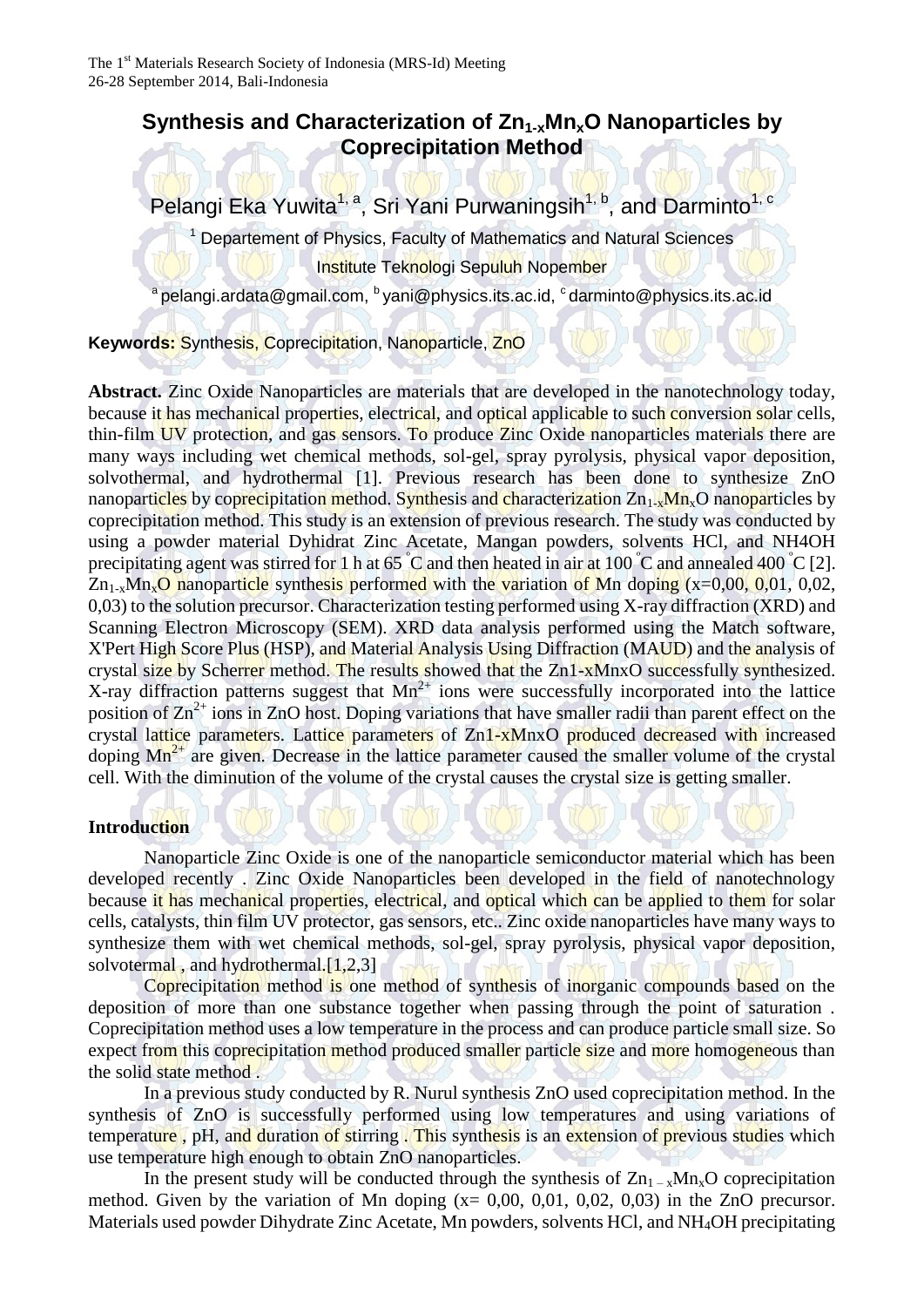agent. Characterization is done with some testing that is testing X-ray diffraction ( XRD ) and Scanning Electron Microscope test (SEM). The output of the X - Ray Diffractometry analyzed using the software *Match !* for phase identification, *MAUD* ( Materials Analyzing Using Diffraction ) to identify the size of the crystal phase in the sample , and *Reitica* to determine the crystal size or particle size.

 In result Lattice parameters a, b, and c change with increasing doping , although the difference is very small. Due to a shift in the lattice, indicating that the doping  $Mn^2$  has entered the parent compound ZnO and replaced most position of  $Zn^2$  tions on the composition of the compounds  $Zn_1$ .  $xMn_xO.$ 

# **Methods**

The materials used in this study are powder Zinc Acetate Dihydrate  $[ Zn(CH3COO)_2.2H_2O ]$ (Merck), powder of pure Manganese (Mn) (Merck), HCl (Merck), and a solution of ammonium hydroxide (Merck).

The first process of the dissolution of the powder  $[Zn(CH3COO)_2.2H_2O]$  and pure Mn powder with each composition  $(x = 0.00, 0.01, 0.02, 0.03)$  conducted by adding 37 % HCl solution that has been diluted into 0.5 M HCl solution with stirring Forum using a magnetic stirrer with a temperature of 48 °C treatment. Then, the addition of 0.5 M NH4OH solution little by little (titration), so the solution mixed. After the precursor solution pH was tested using a test paper (universal indicator). The addition of concentrated NH<sub>4</sub>OH solution with a pH titration method to achieve the desired precursor solution (pH 9). After the precursor solution is at the desired pH, then the next step is the precursor solution was stirred using a hot plate while. After filtering the precipitate was formed. After the precipitate formed was filtered washed with a solution of distilled water and drying process is carried out in an oven with a temperature of 100 °C for 15 hours. Then performed with the calcination temperature of 400 °C for 3h.

#### **Result and Discusion**

### **1. XRD diffraction patterns of**  $Z_{n_1}$  **–**  $_xM_{n_x}O$  **results (** $x = 0, 0, 0, 1, 0, 0, 2, 0, 0, 3$ **)**

Diffraction patterns of  $Zn_1$ ,  $xMn_xO(x = 0, 0,01, 0,02, 0,03)$  synthesized by coprecipitation method shown in Figure 1.1.



Fig 1.1. The diffraction pattern of ZnO nanoparticles synthesized with Mn2 + dopant composition variation

Figure 1.1 shows the diffraction patterns of  $Zn_1 - xMn_xO$  with  $Mn^2$  tions doping variation, the variation of the diffraction pattern from a low of doping  $x = 0$  to  $x = 0.03$  which is the highes.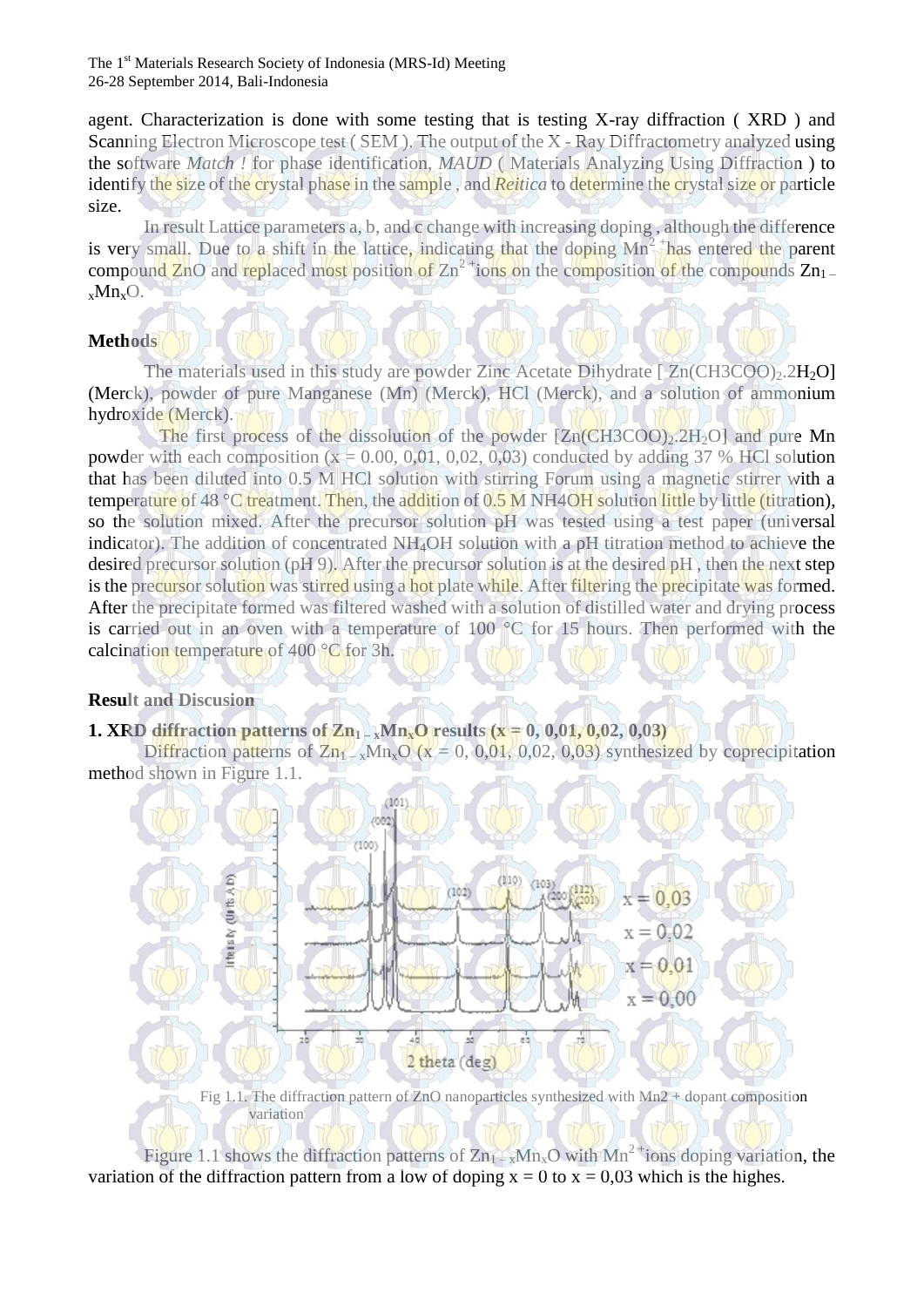The results of the analysis with the software *Match !* In accordance with the data PDF ( Powder Diffraction File ) 00-079-0208 of ZnO phase seen that the inorganic phase is formed Zinc Oxide (ZnO) is hexagonal shaped with Zincite crystal structure.

From Figure 1 the results obtained diffraction peaks conformance with the database ZnO on (hkl) (100), (002), (101), (102), (110), (103) , (200), (112), and (201) which occupies the location of  $2\theta = 31,91^\circ$ ,  $34,58^\circ$ ,  $36,38^\circ$ ,  $47,68^\circ$ ,  $56,73^\circ$ ,  $63,01^\circ$ ,  $66,50^\circ$ ,  $68,07^\circ$  and  $69,23^\circ$ . Furthermore, it appears also a shift in the lattice parameter. This indicates the success of doping  $Mn^2$  entry in the parent compound ZnO .

 From the results of research conducted diffraction pattern of a shift in the lattice parameter . For the analysis of the shift of the lattice on the sample  $Zn_1 - xMn_xO$  used *Reitica* software. In Table 1 are given the results of the analysis of the lattice parameters of the samples  $Zn_1 - xMn_xO$  using Reitica.

| <b>Table</b> 1. Results of lattice parameters by the <i>Reitica</i> analysis |            |            |            |            |  |
|------------------------------------------------------------------------------|------------|------------|------------|------------|--|
| Lattice parameter:                                                           | $x = 0.00$ | $x = 0.01$ | $x = 0.02$ | $x = 0.03$ |  |
| $a=b(A)$                                                                     | 3.2518     | 3,2598     | 3,2512     | 3,2509     |  |
| $c(\AA)$                                                                     | 5,2062     | 5,2172     | 5,2056     | 5,1961     |  |
| $\alpha = \beta$                                                             |            |            |            |            |  |
|                                                                              |            |            |            |            |  |
|                                                                              |            |            |            |            |  |

Table 1. Results of lattice parameters by the *Reitica* analysis

Lattice parameters a, b, and c change with increasing doping, although the difference is very small. Due to a shift in the lattice, indicating that the doping  $Mn^{2+}$  has entered the parent compound ZnO and replaced most position of  $Zn^2$  tions on the composition of the compounds  $Zn_1$ .  $x$ Mn<sub>x</sub>O. It also can be explained by reviewing the ionic radii of Mn<sup>2+</sup> (r=0,91 Å) is larger than the radius of  $\text{Zn}^2$  +ion (r=0,74 Å) because dopant ionic radius is smaller, resulting in cell volume of the compound material will also change. Changes in the lattice parameters a, b , and c are not regular because it is in the form of hexagonal lattice of ZnO not be cubic. The shift in the lattice parameter of each graph is shown in Figure 1.1. shows most of the shift towards the left. This is because the radius of the dopant ion Mn<sup>2+</sup> is greater than the radius of  $Zn^{2+}$  ions. But look at the graph with the composition of dopant Mn  $(x=0,03)$  the shift is not seen, this is due to the difficult nature of Mn has to substitute into a compound and the nature of the coordination number of Mn which has more than one. At the peak of the graph is the graph looks widened, this is due to the greater number of dopants, but given the size of the crystals can be changed.

 The output graph pattern matching the *Reitica* software is shown in Figure 1.2. Based on Figure 1.2 appears a pattern matching the measured diffraction data in accordance with the model



Fig 1.2. XRD pattern of the graph matching to sample  $\text{Zn}_{1-x}\text{Mn}_x\text{O}$  for ( $x = 0.00$ )

**2. Analysis of the Software Material Crystal Size Analysis Using Diffraction ( MAUD )** 

 XRD test results that produce the pattern of diffraction peaks crystallization describe the level of a material . In addition, the diffraction peaks indicating the size of the crystal phases in a sample .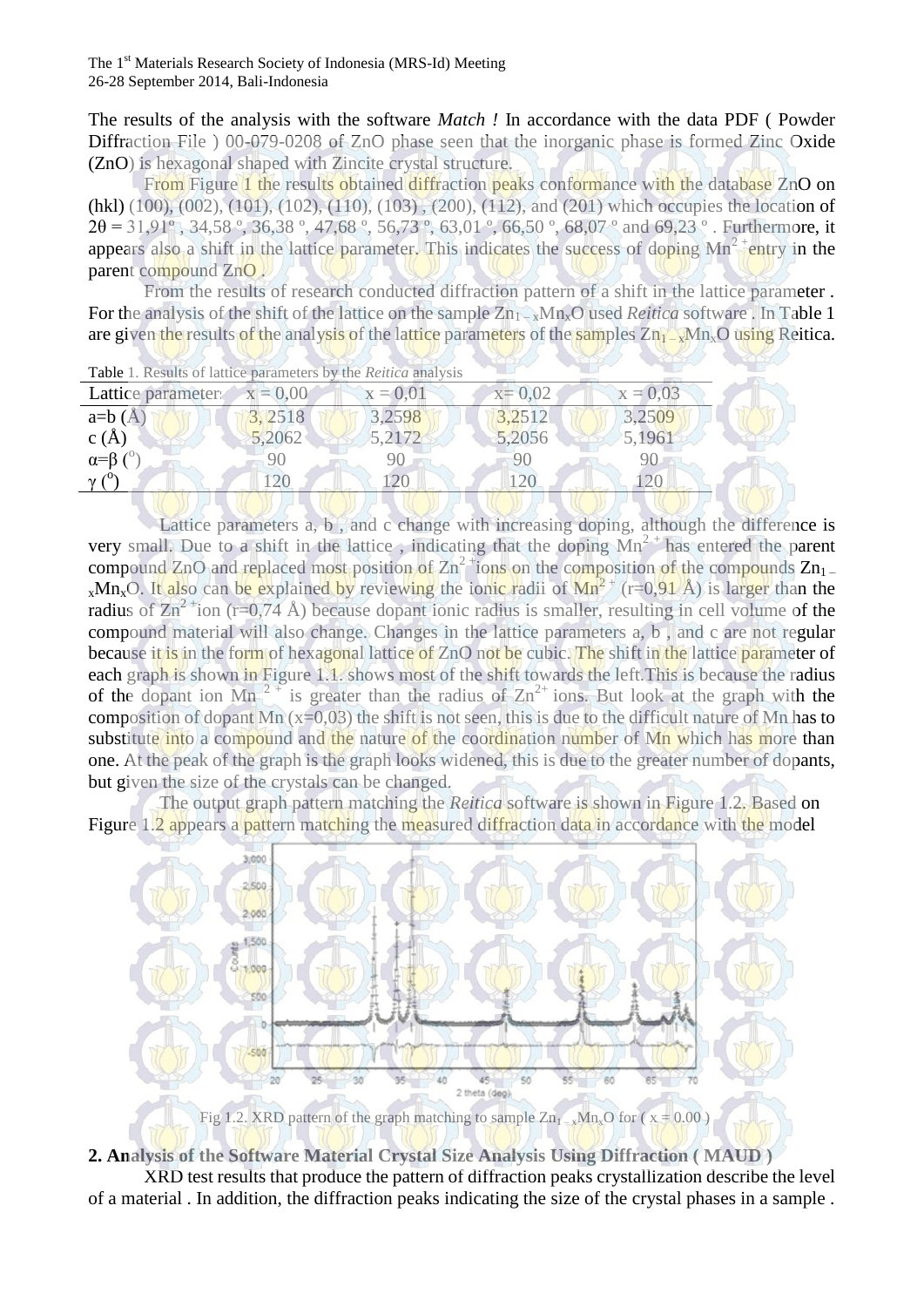The wider the diffraction peaks , the crystal size will be smaller . For the analysis of crystal size on the sample  $Zn_1$  – <sub>x</sub>Mn<sub>x</sub>O used software MAUD.

Example plot smoothing the measured data samples  $Zn_1$ ,  $xMn_xO$  with  $x = 0.00$  is shown in Figure 2.1. From the results of the matching between the calculated diffraction pattern with diffraction patterns obtained measured value output smoothing results on any smoothing parameters. The results of the analysis with MAUD smoothing performed on samples of ZnO can be declared acceptable if the  $Sig < 2 \%$ .

The output graph pattern matching the MAUD software is shown in Figure 2.1. Based on Figure 2.1 appears a pattern matching the measured diffraction data according to the model. Of all the measured diffraction data matching with the model are not all acceptable. There is some research data that resulted in sig  $> 2\%$ , so that the analysis can not be said to be acceptable or non-acceptable.



Fig 2.1. XRD pattern of the graph matching to sample  $Zn_{1-x}Mn_{x}O$  for ( $x = 0.00$ ) by MAUD  $\mathbb{M}$  and  $\mathbb{M}$  and  $\mathbb{M}$  and  $\mathbb{M}$  and  $\mathbb{M}$  and  $\mathbb{M}$  and  $\mathbb{M}$  and  $\mathbb{M}$  and  $\mathbb{M}$  and  $\mathbb{M}$  and  $\mathbb{M}$  and  $\mathbb{M}$  and  $\mathbb{M}$  and  $\mathbb{M}$  and  $\mathbb{M}$  and  $\mathbb{M}$  and  $\mathbb{M}$  and

|                | <b>Table</b> 2. Value $Zn_1$ <sub>-x</sub> Mn <sub>x</sub> O crystal size variations in the composition of the dopant ions to Mn <sup>2</sup> <sup>+</sup> |                  |
|----------------|------------------------------------------------------------------------------------------------------------------------------------------------------------|------------------|
| N <sub>o</sub> | Dopant $Mn^{2+}(x)$                                                                                                                                        | Crystal Size (A) |
|                | 0.00                                                                                                                                                       | 612,15           |
|                | 0,01                                                                                                                                                       | 514,60           |
|                | 0,02                                                                                                                                                       | 477,99           |
|                |                                                                                                                                                            |                  |

From the analysis using MAUD, with the addition of doping the crystal size changes. With increasing doping makes the smaller crystal size. Large crystal size indicates that the crystal is perfect and has a high diffraction peaks. If the Mn dopant is too large given the parent compound ZnO crystals can make and break the crystal size becomes small due to the addition of more doping and size of ionic radii of dopant also greater. Causing the diffraction peak and decline widened. Here is a graphic image between the variation of doping with crystal grain size.

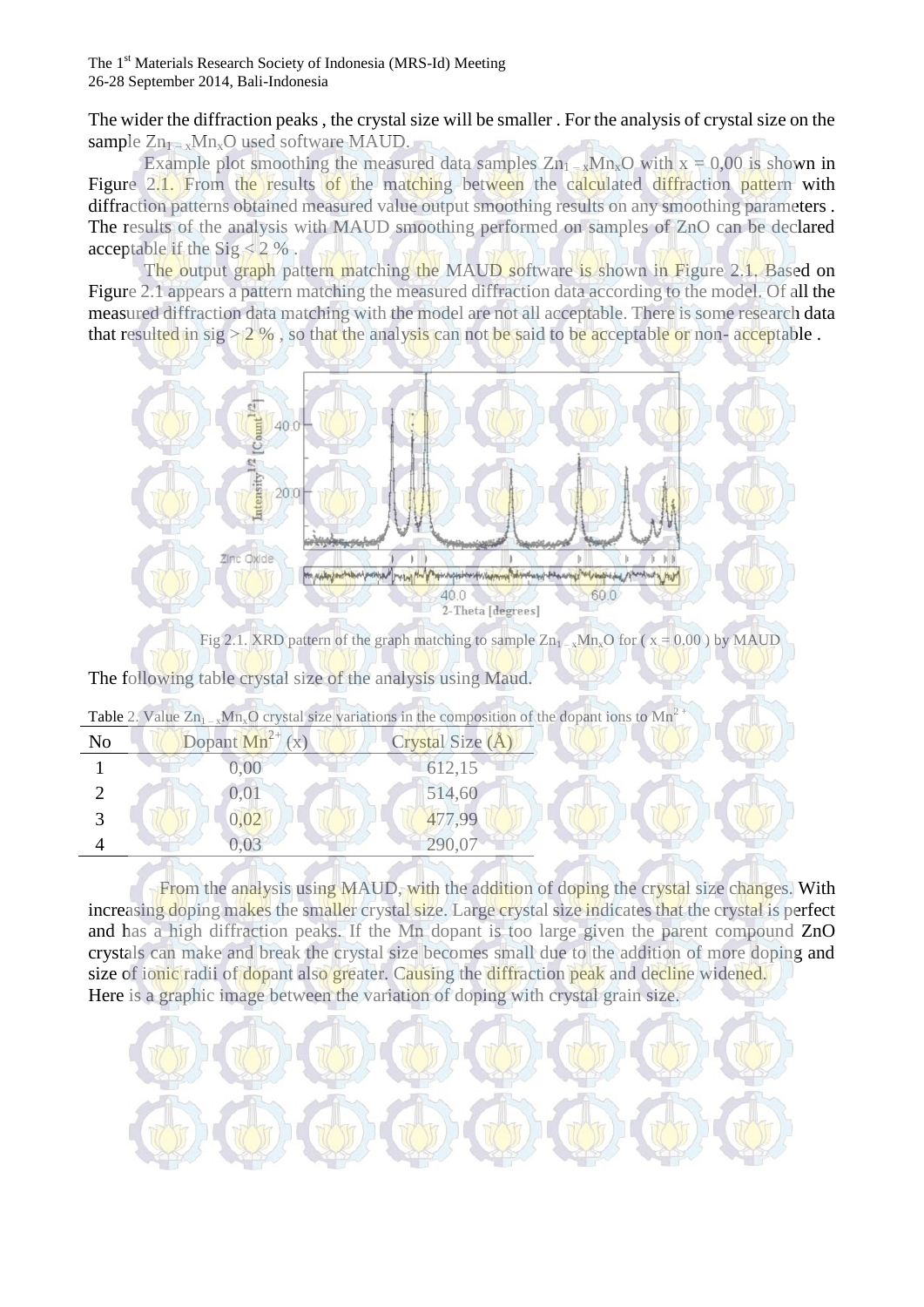

**3. Results of Scanning Electron Microscopy ( SEM )** 

 Scanning Electron Microscopy Testing is performed to determine the morphology of the particles  $Z_{n_1}$  –  $_xM_{n_x}O$  with variations in the composition of the dopant ions  $Mn^2$ <sup>+</sup>. Based on the test results of the SEM can be seen that the morphology of the particles  $Zn_1$  –  $xMn_xO$  the nanowire can be seen in Figure 3.1, 3.2, 3.3, and 3.4. Previous research conducted by Lee Sul in 2008 that can synthesize ZnO nanoparticles using sample polyols obtained ZnO nanowire.



Fig 3.1. SEM with a magnification 27.500 times of composition  $Zn_{1-x}Mn_xO$  (a) dopant ions  $Mn^{2+}(x=0,00)$  (b) dopant ions Mn<sup>2+</sup> (x=0,01) (c) dopant ions Mn<sup>2+</sup> (x=0,02) (d) dopant ions Mn<sup>2+</sup> (x=0,03).